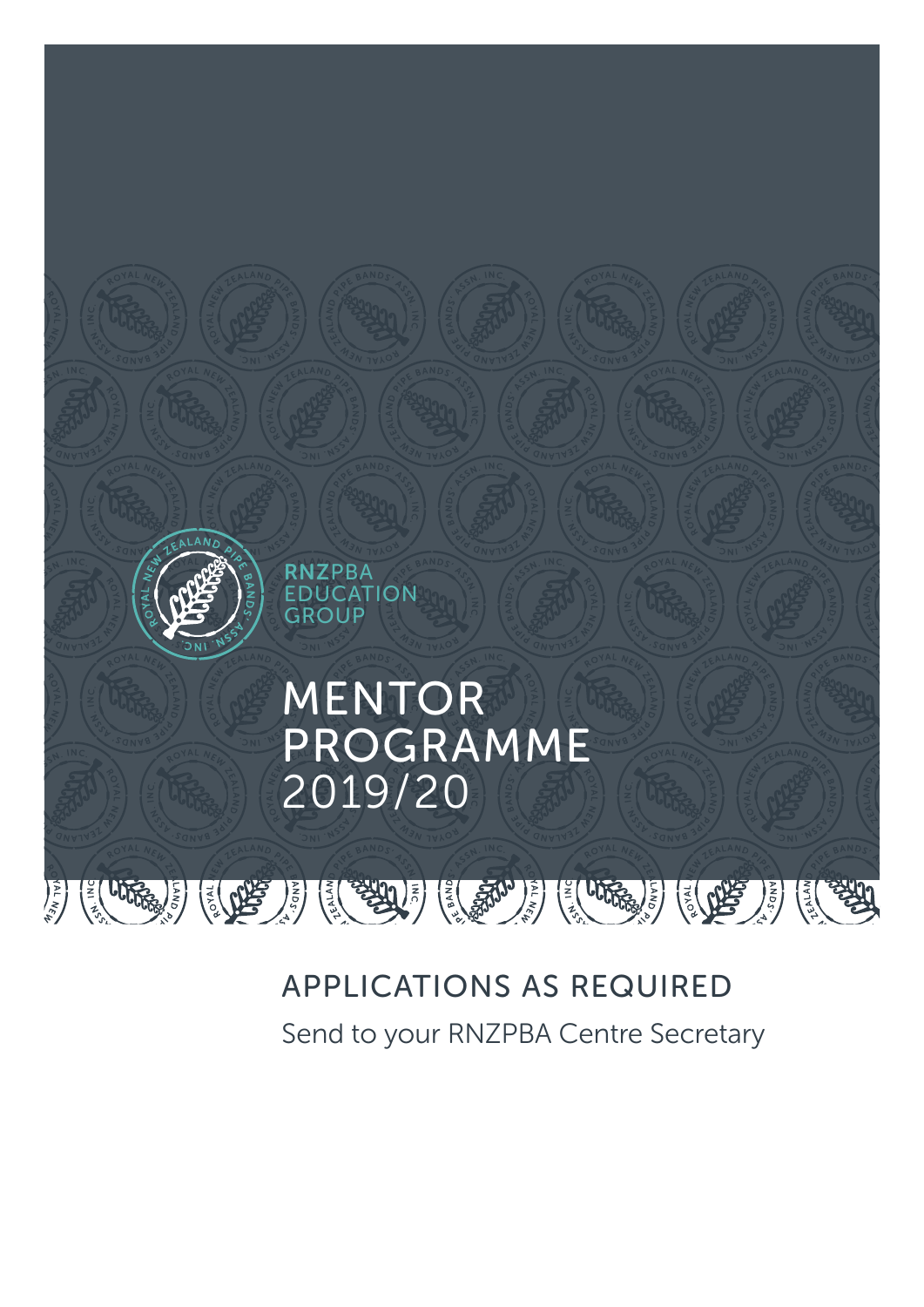## RNZPBA Education Group Mentor Programme 2019/2020

The RNZPBA Education Groups Mentor Programme replaces the existing Visiting Tutor Programme. The aim of the Mentor Programme is to support bands that are committed to self-improvement in all areas of banding. The new programme will be operated with measurable success in helping bands to analyse their performance and management systems and develop improvement strategies over a 12 Month period.

The RNZPBA Education Group will pay the Mentor a fee for their time and expertise and will fund up to \$500 of travel for visits to your band. If a Band requires a mentor to visit their band for any reason after the initial \$500 has been spent, the band will need to fund this themselves.

The Mentor will along with the officers of the band complete an initial assessment of strengths, weaknesses and goals of the band. This assessment will lead to an agreed set of priorities and improvement objectives which will become the focus of the Mentor Programme. The mentor will primarily work in the background with the officers of the band to help achieve the objectives and goals.

Bands selected for this programme are expected to ensure a high turnout of their piping/drumming teams during the agreed timetable of tutor visits, which may or may not include weekend sessions. The Mentor will be available via any the following methods: Skype, telephone, email, facebook or in person. You will be encouraged to use recordings and mp3's, youtube and dropbox to ensure aspects of performance are being monitored and reviewed.

The Education Group will consider each band's commitment and potential to benefit from the Mentor Programme when making selections from applications. The awarding of a Mentoring Programme is conditional on suitable tutors being available. There is no restriction on what grade of band may apply.

> For further information contact the Education Group Leader  $\_$  , and the set of the set of the set of the set of the set of the set of the set of the set of the set of the set of the set of the set of the set of the set of the set of the set of the set of the set of the set of th

Please send your application to the secretary of your RNZPBA Centre. Applications will be received as required.

Sending application to Centres allows them to promote and monitor applications from bands in their region. Centres are required to submit ALL applications to the Education Group. The Education group makes the decisions on the applications (not Centres) and advises the Band of the outcome of application. The name and address of your Centre Secretary is available from the Executive Officer RNZPBA or from the RNZPBA website.